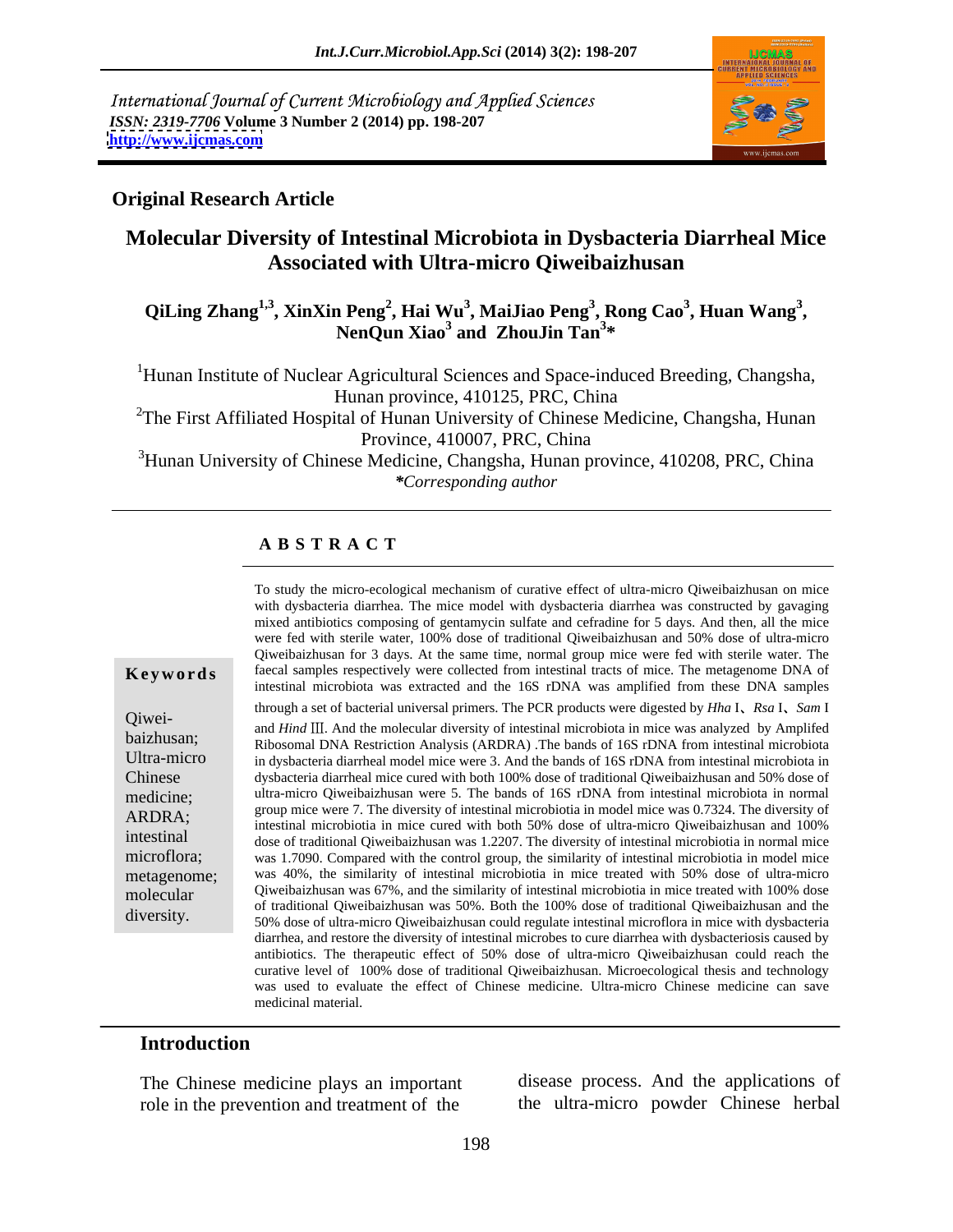pieces have a very important significance and stomach deficiency, body fluid on modernization of Chinese medicine internal friction, vomiting and diarrhea (Wu et al. 2009). The mechanism of curative effect as the primary issue of and in particular the treatment of pediatric Chinese medicine was not clear, which diarrhea. At the moment the curative should be researched by the modern science and technology, especially new Mainlm from the research in immunology theories and technologies in the modern life science. It would promote the modernization and internationalization of ARDRA (amplified ribosomal DNA Chinese medicine. There are almost restriction analysis) is the application of inconceivable number of microorganisms RFLP (restriction fragment length in the adult human intestine, the size of the polymorphism) in the ribosomal DNA population is up to  $10^{14}$ , which is a huge<br>micro-ecological system (Backhed et al. micro-ecological system (Backhed et al. difference of DNA fragment restriction 2005). The intestinal microbes are site in different individual or population, taxonomically complex and constitute an using restriction endonuclease to get ecologically dynamic community restriction fragments which are different in (microbiota) that has been believed to length, type and the number, then analyze possess a strong impact on human the restriction fragments. The restriction physiology, such as heavily involved in fragments are complex and difficult to the metabolism of nutrients and organic analyze. It is difficult to study microbial substrates, the contribution to the diversity. ARDRA , which is combined by phenomena of colonization resistance to PCR and RFLP, is applied to rDNA pathogens, the modulation of intestinal immune response and the development of intestinal epithelium, vasculature, and **Materials and Methods** lymphoid tissue (Rakoff-Nahoum et al. 2004; Hattori et al. 2009). The intestinal microbes and enzymes were directly involved in the transformation of oral Chinese medicine ingredient, played important roles in the effect of Chinese male and female) were provided by medicine on diseases (Bae et al. 2003). It Experimental Animal Center of Hunan is very significant to explore the micro-<br>University of Chinese Medicine, license ecological mechanism of curative effect of number: SCXK 2009-0004. The weight of ultra-micro Chinese medicine through the each mouse was about  $20\pm 2$  g. Mouse

the circulation of qi and relieve distension. Qiweibaizhusan was used to treat spleen

frequently, thirst with desire for drinks, and in particular the treatment of pediatric mechanisms of Qiweibaizhusan were (Yang et al. 2005; Wang 2007).

<sup>14</sup>, which is a huge sequences. RFLP is according to the RFLP (restriction fragment length restriction fragment.

## **Materials and Methods**

### **Experimental animals**

intestinal microbes. food was provided by Experimental Qiweibaizhusan was created by QianYi, a Chinese Medicine. The mice were famous doctor in pediatric clinics of randomly divided into 4 groups (4 mice Chinese medicine in the northern song per group): normal group, model group, dynasty. Qiweibaizhusan can strengthen 100% dose of traditional Qiweibaizhusan the spleen, produce saliva could promote group and 50% dose of ultra-micro 16 Kunming mice (SPF grade, half of Animal Center of Hunan University of Qiweibaizhusan group.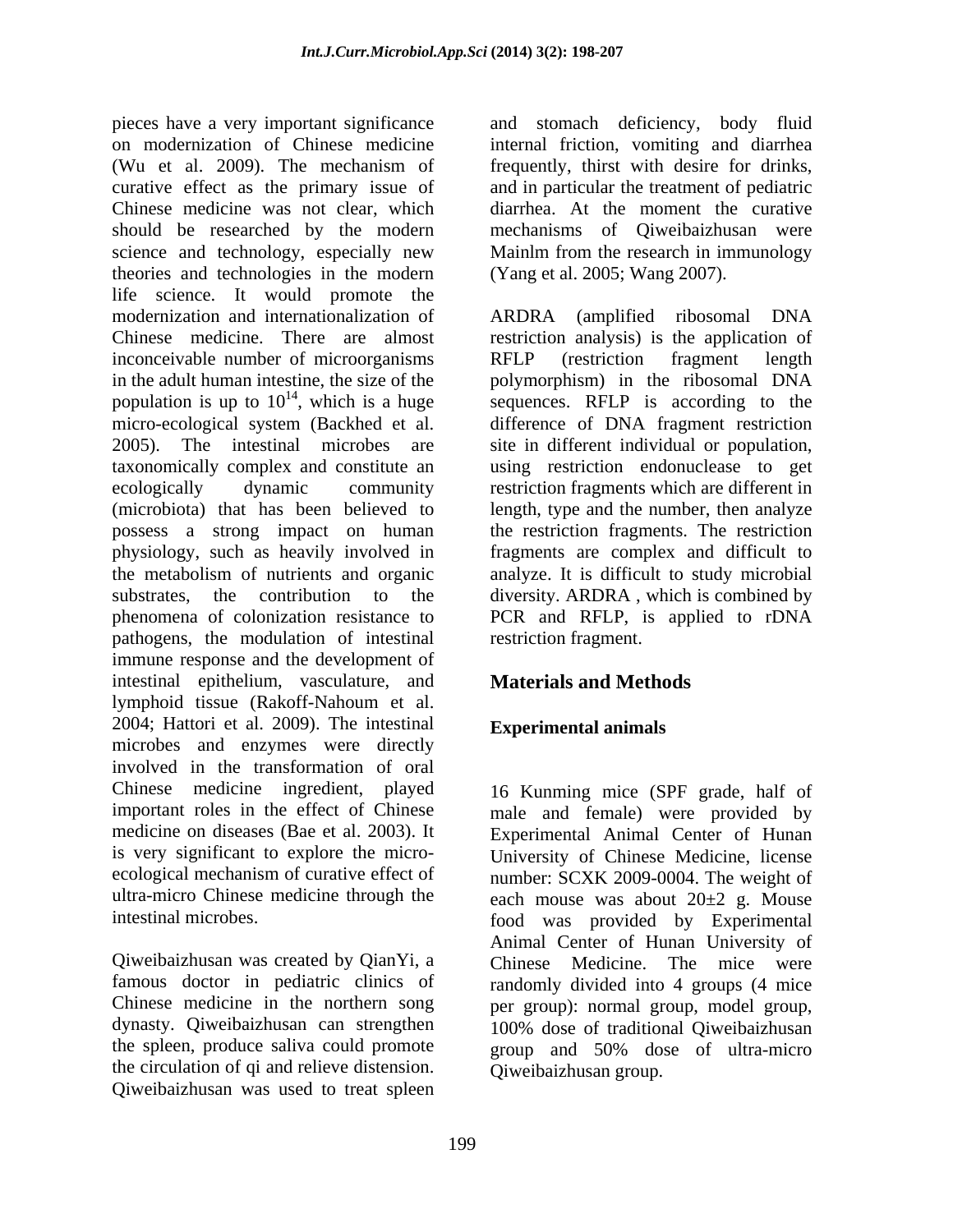The concentration of gentamycin sulfate and cefradine was  $62.5g.L^{-1}$ . The normal group's mice were treated with cool boiled Mouse intestinal (jejunum to the rectum) water (0.35 mL/mouse) by oral and gastric contents were collected in a administration with gavage, and the rest of group's mice were treated with antibiotics mixture (0.35 mL/mouse) by oral **Metagenome DNA extraction of** administration with gavage, twice a day, for 5 days. Qiweibaizhusan was prepared Province) of 6 g, ginseng (Yunnan Province) of 6 g, poria cocos (Yunnan Province) of 10 g, pueraria (Hunan Province) of 10 g, liquarice (Neimenggu University of Chinese Medicine. The

the treatment, the other animals were treated with dose of 0.16  $g \cdot kg^{-1} \cdot d^{-1}$  and the administered to the mice by a gavage twice a day, for 3 days.  $\frac{3 \text{ mol/L}}{2}$  sodium acetate and double

#### **Drug treatment Extraction of intestinal contents**

morning of the ninth day after treatment. All the mice were sacrificed on the morning of the ninth day after treatment. Mouse intestinal (jejunum to the rectum) sterile environment.

#### **Metagenome DNA extraction of intestinal microflora**

according to the Chinese Pharmacopoeia, 0.2 g of intestinal contents were weighed which was composed of ginseng (Shanxi in a sterile environment and were Province) of 10 g, roasted rhizoma mmol/L Na<sub>2</sub>HPO<sub>4</sub>, 137 mmol/L NaCl, 2.7 atractylodis macrocephalae (Zhejiang mmol/L KCl, 1.5 mmol/L KH<sub>2</sub>PO<sub>4</sub>), then Province) of 10 g, agastache (Guangdong were centrifuged for 2 min at 200 g, after Province) of 3 g. All herbs were provided to fresh tubes and centrifuged for 8 min at by The First Affiliated Hospital of Hunan 10000 g. The pellets were washed once traditional Qiweibaizhusan water times with PBS, then resuspended in 4 mL decoction were prepared in appropriate TE buffer (pH 8.0) (Zhong et al. 2003). concentration (Yu 2007) and stored at 4°C. 500  $\mu$ L of bacteria resuspension were<br>The ultra-micro Qiweibaizhusan were mixed with 45  $\mu$ L of TE buffer, 5  $\mu$ L of made into water decoction (100% dose) proteinase K and 20 µL of lysozyme, after filter and centrifuge, the incubated at 37°C for 30 min, then mixed concentration was the same as traditional with 30 µL of 10% SDS, incubated at Qiweibaizhusan water decoction, then 37°C for 40 min (vibrated every 10 min), diluted to 50% dose and stored at 4°C.<br>The normal group and the model group and 80  $\mu$ L of CTAB/NaCl were added and were treated with cool boiled water during mixed well. An equal volume of Tris treated with oral water decoction of alcohol (25:24:1) were added to the Chinese medicine according to the clinical sample, mixed well, and the samples were equivalent dosage of mice, the 100% then centrifuged for 3 min at 12000g. The traditional Qiweibaizhusan group were supernatant were transferred to fresh  $^{-1}$  $\cdot$ d<sup>-1</sup> and the tubes, centrifuged for 3 min at 12000g 50% dose of ultra-micro Qiweibaizhusan after an equal volume of chloroformgroup were treated with doseof 0.08 g·kg - isoamyl alcohol (24:1) were added and <sup>1</sup> $\cdot$ d<sup>-1</sup>. All the drugs were orally mixed well. The supernatant were homogenized in 30 mL of 0.1 mol/L phosphate buffer solution (PBS) ( 8 washed twice by sterile water the supernatant were collected and transferred with PBS, twice with acetone and three 500 µL of bacteria resuspension were mixed with 45 µL of TE buffer, 5 µL of proteinase K and 20 µL of lysozyme, the mixture were incubated at 65 °C for 10 min after which 100 µL of 5 mol/L NaCl and 80 µL of CTAB/NaCl were added and phenol-chloroform-isoamyl then centrifuged for 3 min at 12000g. The transferred to fresh tubes, 1/10 volume of 3 mol/L sodium acetate and double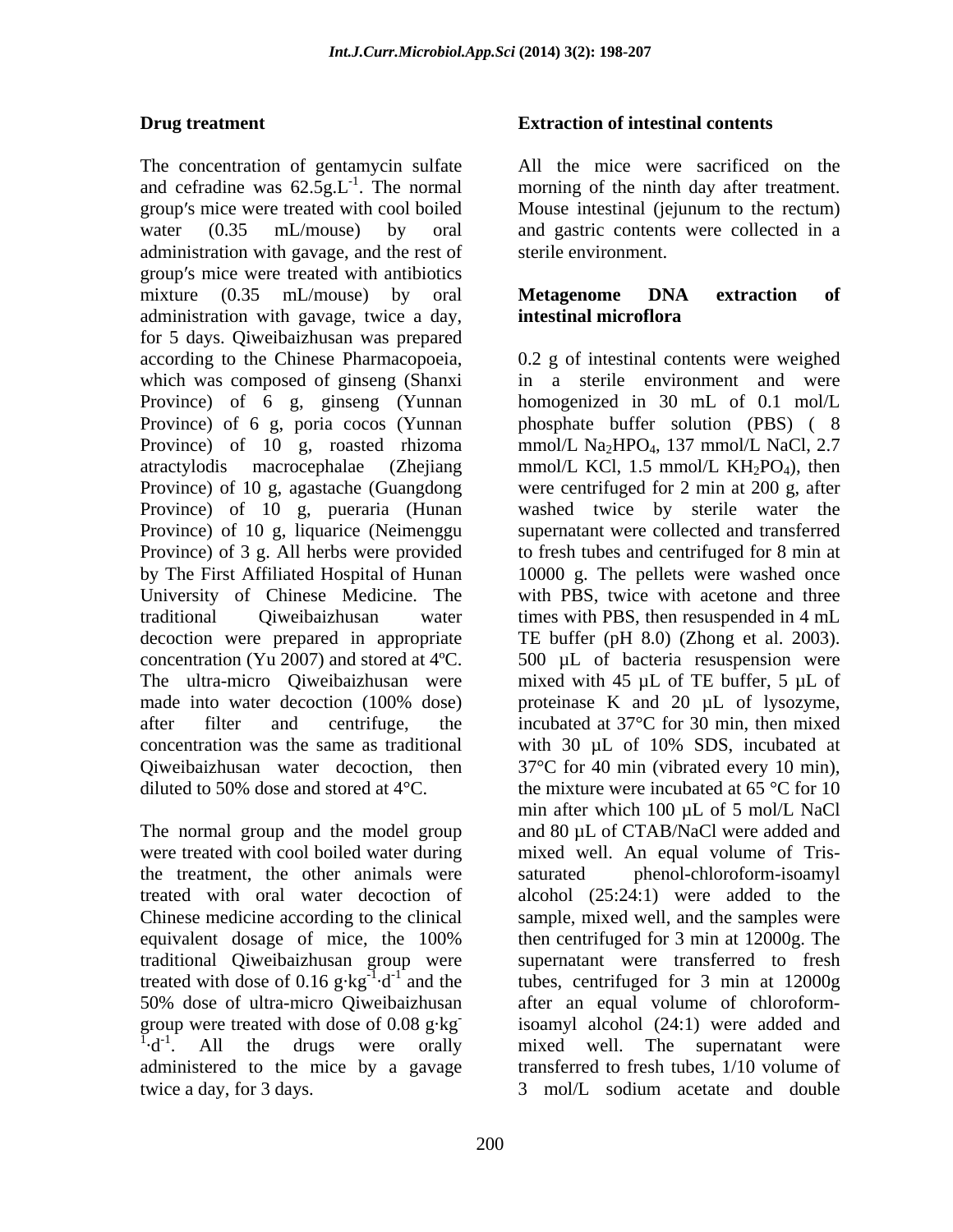volume of anhydrous ethanol were added, and tubes were placed at -20°C all night. Tubes were then centrifuged for 10 min at 12000g, The pellets were washed with was performed on the basis of the presence 70% ethanol, dried and finally (1) or absence (0) of fragments by using resuspended in 50 µL TE buffer(Ausubel, 2008). Samples were electrophoresed in an less than 100bp are not into account. The agarose gel (0.7%) and were visualized pair-wise genetic distance matrix was used under UV light after staining with ethidium bromide, and then photographed. UPGMA (Unweighted Pair Group Method

#### **Universal primer PCR of metagenome DIVERSITY and similarity index Diversity and similarity index**

by TIANGEN BIOTECH (BEIJING) Co., index show that more species in Mixture, 1  $\mu$ L of 10  $\mu$ mol/L 27F, 1  $\mu$ L of µL ddH2O. Cycling parameters were 1 cycle of 5 min at 94 °C followed by 35 agarose gel (1%) and were visualized under UV light after staining with ethidium bromide, and then photographed. **Results and Discussion** 

### **Amplified ribosomal DNA restriction analysis analysis analysis analysis analysis analysis analysis analysis**

PCR products were incubated with *Hha* I, Metagenome DNA were extracted from *Rsa*I, *Sam* I and *Hind* III at 37°C for 3h. Incubated products were electrophoresed and metagenome DNA were

### **Polymorphic analysis**

The comparison of digested DNA products Quantity One software. Bands that faint or for constructing the dendrogram using the with Arithmetic Averages) algorithm.

#### **Diversity and similarity index**

Universal primer 27F(5'- The Shannon - Wiener index (H) is a AGAGTTTGATCCTGGCTCAG-3') and general diversity index that is positively 1492R (5'-GGTTACCTTGTTACGACTT- correlated with species richness and 3') (Weisburg et al. 1993) were provided evenness,  $H = \sum |ni \text{N} ln(ini/N)|$ . ni is the by GenScript (Nanjing) Co., Ltd.. dNTP individual number, N is total individual Mixture and Taq Enzyme were provided number in community. Shannon - Wiener Ltd.. PCR amplification reaction were community represents more complexity, prepared containing 5  $\mu$ L of 10×Taq annely the higher value of H, the more Buffer, 4  $\mu$ L of 2.5 mmol/L dNTPs information the community contains. The 10  $\mu$ mol/L 1492R, 1  $\mu$ l of 2.5 U/ $\mu$ L Taq Pairwise Similarity Coefficien (Cs). Cs = Enzyme, 2  $\mu$ L of Template DNA and 36  $2j/(a+b)\times 100$ , S is Sorenson Pairwise cycles of 45 sec at 94 °C, 45 sec at 52°C, of another sample; J is the band number of 90 sec at 72°C. The last cycle was two lane Shared. The Sorenson index of followed by 1 cycle of 10 min at 72°C. Completely different two map 0, and the PCR products were electrophoresed in an Sorenson index of completely the same index show that more species in Similarity was calculated by Sorenson Similarity Coefficien; A is the band number of a sample; B is the band number of another sample; J is the band number of two lane Shared. The Sorenson index of Completely different two map 0, and the Sorenson index of completely the same two DNA map is 100%.

### **Results and Discussion**

### **Metagenome DNA extracted from intestinal flora in mice**

in an agarose gel (2%) and were visualized electrophoresed in an agarose gel (0.7%) under UV light after staining with and were visualized under UV light after ethidium bromide, and then photographed. staining with ethidium bromide (Fig.1).intestinal contents in <sup>15</sup> mice (1 died). And metagenome DNA were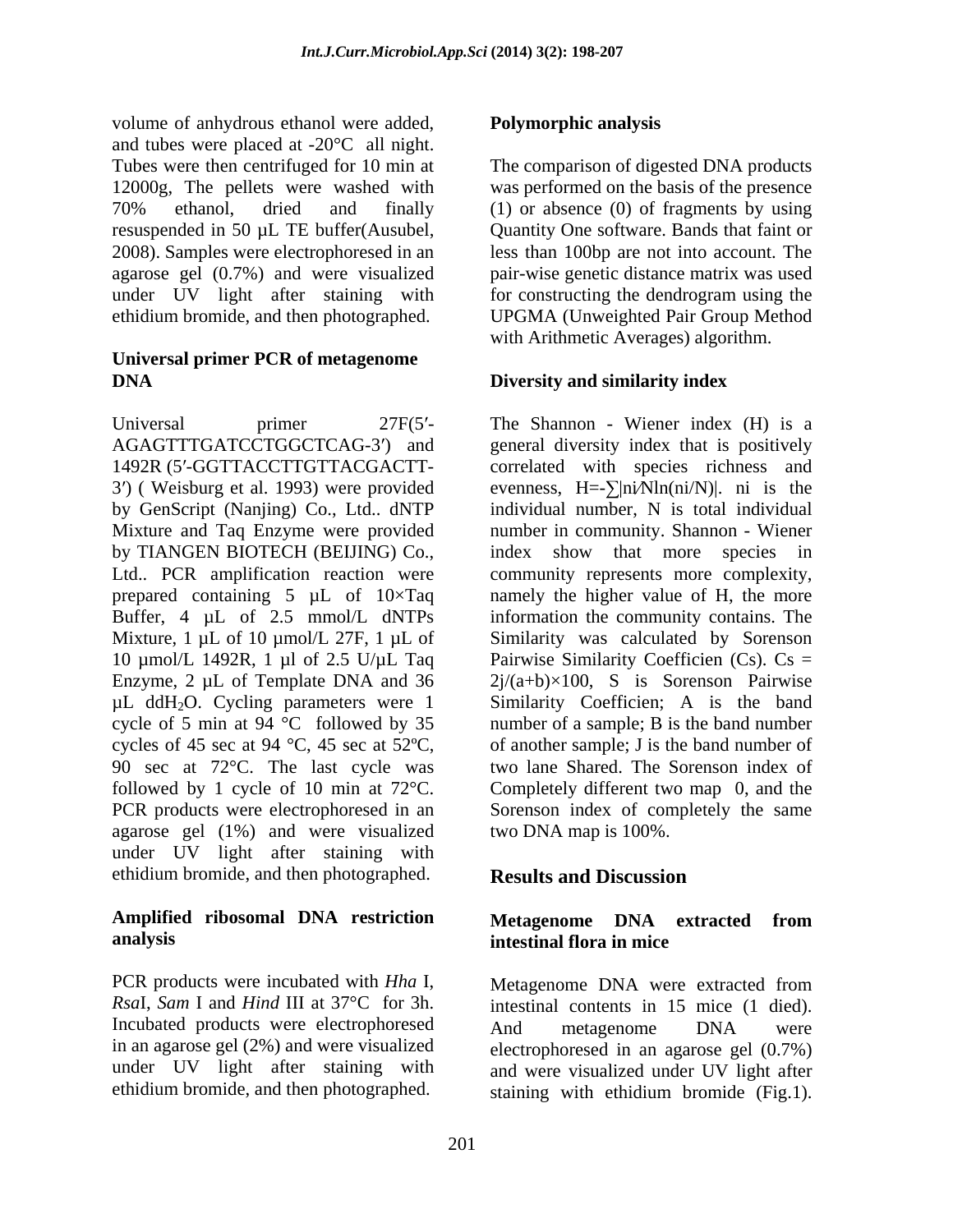All of DNA specimens examined were species quantity were indicated by the similar, generally demonstrated a band in the brightness of the bands. The band is model group were less than other groups,

repeatability and stability. The state of proverse extending treatment of Qiweibaizhusan. The

# **analysis analysis analysis analysis analysis analysis analysis analysis analysis analysis analysis**

applicability of ARDRA for the group got a band at about 300 bp place. identification of species based on 16S The 50% dose of ultra-micro products were digested by *Hha* I, *Rsa* I, patterns obtained by electrophoresis were the amplified 16S rDNA revealed different fragment length polymorphism type was from ARDRA patterns analysised by model group, the 100% dose of traditional Quantity One software (Fig. 4). Table 1 Qiweibaizhus an group and the 50% dose summarized the OTUs of metagenome 16S rDNA derived from ARDRA patterns. clustered to a group, about 75%. It was Restriction patterns were related to the indicated that there were low similarity of community diversity. The abundance of 4 groups bacterial community, and the the community was indicated by the model group, the 100% dose of traditional richness of restriction patterns, and the

with sizes corresponding to about 23 kb. restriction patterns of normal group were Gel electrophoresis indicated that DNA more than other groups. It indicated that concentrations were not the same in the community of normal group were different mice because of the discrepancies more rich. The restriction patterns of the **Bacterial universal primer PCR of** model group was imbalance. The amount **metagenome DNA** of bacteria greatly reduced. The restriction PCR products were electrophoresed in an Qiweibaizhusan group and the 50% dose agarose gel (1%) and were visualized of ultra-micro Qiweibaizhusan group were under UV light (Fig.2). Gel richer than the model group but not the electrophoresis resolved one fragment same rich as the normal group. It indicated approximately 1.5 kb in size representing that mice intestinal flora recovered but the 16S rDNA which had good couldn't reach the normal level after **Amplified ribosomal DNA restriction** model group and the two Qiweibaizhusan The initial study describing the 50% dose of ultra-micro Qiweibaizhusan rRNA gene sequence. Every group of PCR Qiweibaizhusan group got a band at about *Sam* I and *Hind* III, The restriction traditional Qiweibaizhusan group got a shown in Fig. 3. Restriction digestion of that different pharmaceutical method had profiles among the groups. From the The ARDRA patterns were analysed by restriction map, each 16S rDNA restriction using UPGMA method, and similarity an OTUs, and diversity of OTUs could calculated and the Phylogenetic tree estimate the minimum number of bacteria showed in Fig.5. 4 groups classified into 2 in isolate. The number of bands derived clusters: the normal group, about 25%; the brightness of bands (Zhang 2011). The model group were less than other groups, and it showed that the intestinal flora of patterns of the 100% dose of traditional treatment of Qiweibaizhusan. The differences between restriction patterns in group were that both the 100% dose of traditional Qiweibaizhusan group and the group got <sup>a</sup> band at about 300bp place. The 50% dose of ultra-micro 400bp place and the 100% dose of band at about 500 bp place. This showed different influence to intestinal microbes. values between the ARDRA patterns were model group, the 100% dose of traditional Qiweibaizhusan group and the 50% dose

of ultra-micro Qiweibaizhusan group were

model group, the 100% dose of traditional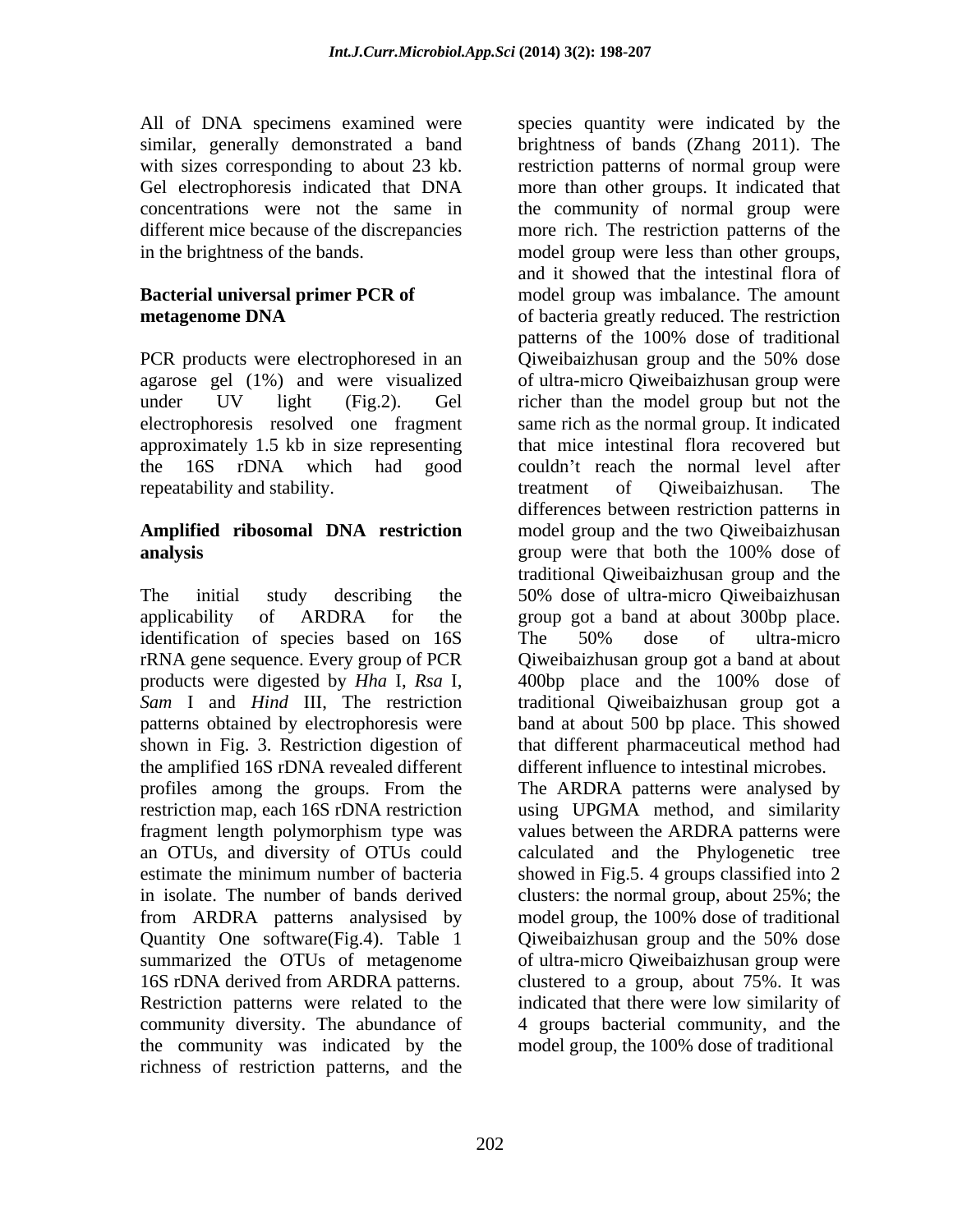

**Fig.1** Electrophoresis for metagenome DNA extracted from intestinal microflora in mice

Lane 1-3: Metagenome DNA of the normal group; Lane 4-7: Metagenome DNA of the model group; Lane 8-11: Metagenome DNA of the 100% dose of traditional Qiweibaizhusan group; Lane 12-15: Metagenome DNA of the 50% dose of ultra-micro Qiweibaizhusan group; Μ: λDNA/*Hind* III

**Fig.2** Electrophoresis for 16S rDNA amplified from metagenome DNA of Intestinal flora in mice



Lane 1-3: PCR products of the normal group; Lane 4-7: PCR products of the model group; Lane 8-11: PCR products of the 100% dose of traditional Qiweibaizhusan group; Lane 12- 15: PCR products of the 50% dose of ultra-micro Qiweibaizhusan group; Lane 16: PCR products of *E.coli* for positive control; M: DNA/*Hind* III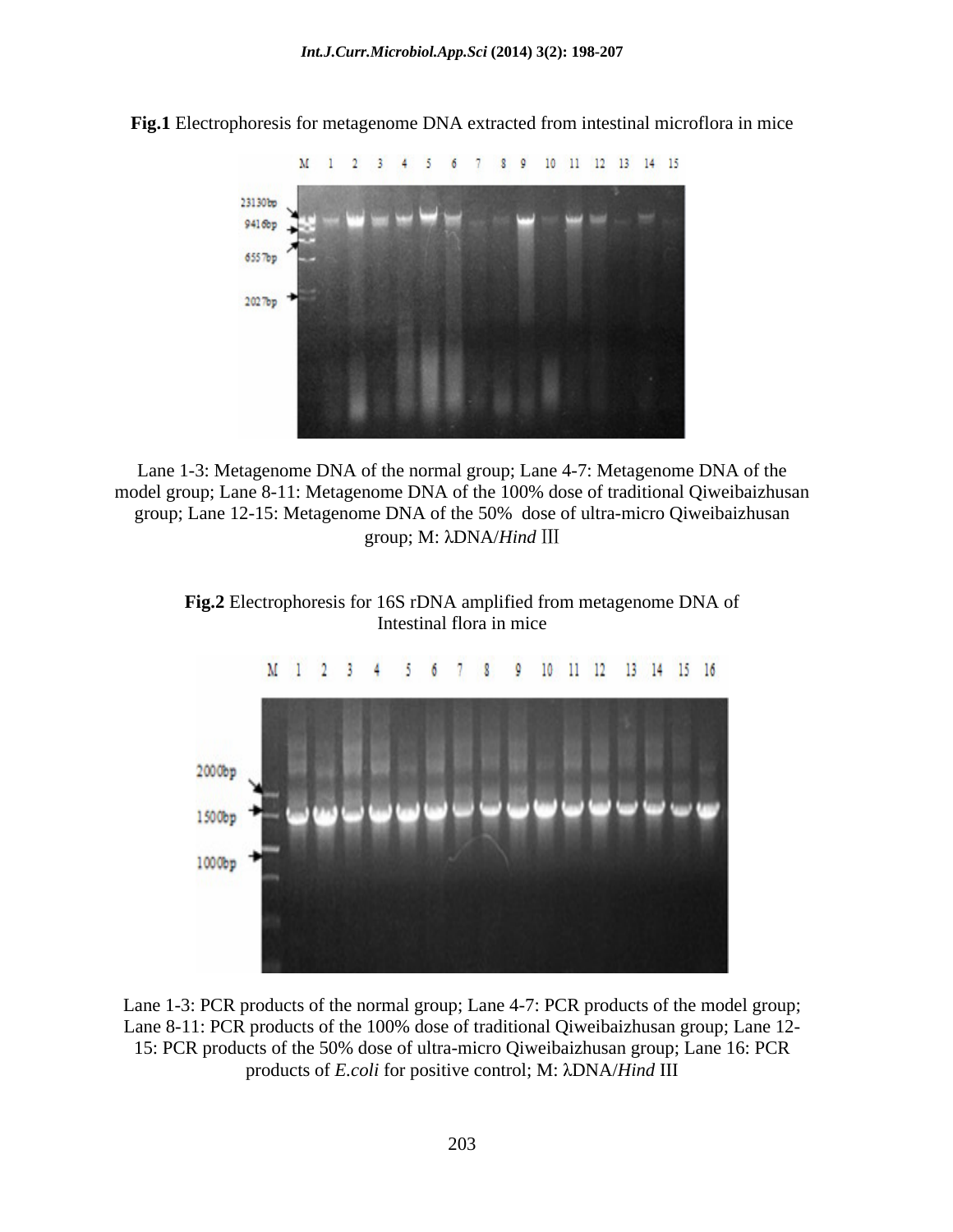

**Fig.3** Electrophoresis for ARDRA of 16S rDNA from intestinal microflora in mice

Lane 1: ARDRA for the normal group; Lane 2: ARDRA for the model group; Lane 3: ARDRA for the 100% dose of traditional Qiweibaizhusan group; Lane 4: ARDRA for the 50% dose of ultra-micro Qiweibaizhusan group; M1, M2: Marker

**Fig.4** The number of bands derived from ARDRA patterns analysised by Quantity One software



Lane 1: Marker ;Lane 2: ARDRA for the normal group; Lane 3: ARDRA for the model group; Lane 4: ARDRA for the 100% dose of traditional Qiweibaizhusan group; Lane5: ARDRA for the 50% dose of ultra-micro Qiweibaizhusan group; Lane 6:Marker

**Table.1** The OTUs of metagenome 16S rDNA derived from ARDRA patterns in mice

| The                                                                                            | <b>TH.</b><br><b>TILA</b> | The 100% dose of  | The 50% dose of ultra-micro |
|------------------------------------------------------------------------------------------------|---------------------------|-------------------|-----------------------------|
| normal                                                                                         | model                     | raditio           | Qiweibaizhusan group        |
| group                                                                                          | grou                      | eibaizhusan group |                             |
| <b>OTUs</b><br>the contract of the contract of the contract of the contract of the contract of |                           |                   |                             |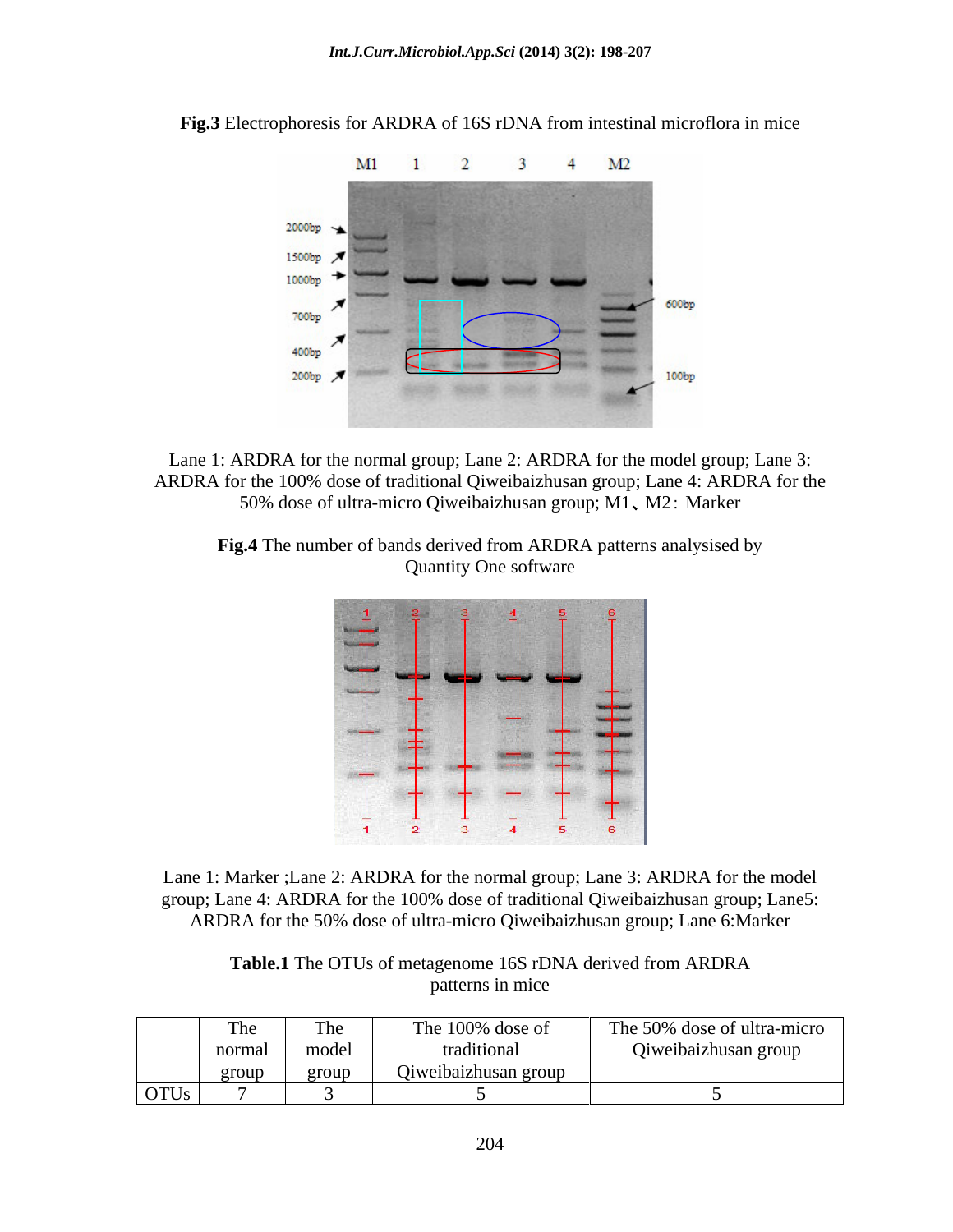Qiweibaizhusan group and the 50% dose of ultra-micro Qiweibaizhusan group were more similar to each other than the normal unimber of lactobacillus and

calculating the diversity index and abundance of intestinal microflora. But<br>compared with compared with normal group, the similarity index (Tab.2). Compared with the normal group, the similarity index was 100%, the other 3 groups were not the same as the normal group. The similarity index of the 50% dose of ultra-micro<br>  $\frac{1}{2}$  meet normal level. This might be some of Qiweibaizhusan group was 67%, the 100% dose of traditional Qiweibaizhusan group was 50% and the model group was just 40%. The diversity index ranged from 40%. The diversity index ranged from the colonize and survive by changing the  $0.7324$  to 1.7090, The highest diversity mucous membrane of the intestinal wall or  $\frac{1}{2}$  to  $\frac{1}{2}$  to  $\frac{1}{2}$  the space of the space of the space of the space of the space of the space of the space of the space index was found in the normal group, the the environment in intestine. The intesting index was found in the normal group, the treatment of Oiweibaizhusan made model group was the lowest, although the diversity index of the 100% dose of the linesunal bacteria such as according and traditional Qiweibaizhusan group and the bifidobacterium multiply vigorously, 50% dose of ultra-micro Qiweibaizhusan group were the same(1.2207), which indicated that the intestinal microflora of the normal group was the stablest, the abundant approximately approximately the model group species. amount of bacteria in the model group greatly reduced. After being treated with the 100% dose of traditional treatment was less than normal mice but Qiweibaizhusan and the 50% dose of ultra-micro Qiweibaizhusan, the H value cured. This may be because diarrhea is the increased from 0.7324 to 1.2207 and result of a variety of microbial interaction indicated that the diversity of intestinal in intestine, the member is intestinal

Bacterial 16S rDNA sequence is highly conserved sequence, which carried a large amount of information. Higher the diversity index of the intestinal flora is, greater the stability of the intestinal microflora is and more hard the balance to be broken. After being treated with the the normal level. The tre 100% dose of traditional Oiweibaizhusan micro Oiweibaizhusan 100% dose of traditional Qiweibaizhusan and the 50% dose of ultra-micro Qiweibaizhusan, the restriction patterns

group. bifidobacterium increased obviously in **Diversity and similarity index** which indicated that the treatment of Bacterial compositions were compared by Qiweibaizhusan could increase the and the diversity index increased. Experimental results showed that the number of lactobacillus and intestine after treatment (Tan et al,2012) Qiweibaizhusan could increase the abundance of intestinal microflora. But compared with normal group, the restriction patterns were slightly less, diversity index decreased, and species group of intestinal microflora failed to meet normal level. This might be some of lavage antibiotics make some intestinal bacterial species to death, or make some original intestinal bacteria in the gut can not colonize and survive by changing the mucous membrane of the intestinal wall or the environment in intestine. The treatment of Qiweibaizhusan made intestinal bacteria such as lactobacillus and bifidobacterium multiply vigorously, which could inhibit the growth of harmful bacteria, take attachment site of some intestinal microorganisms and reduce the abundance and diversity of intestinal species.

flora increased. bacteria and harmful bacteria. The The diversity of intestinal species after treatment was less than normal mice, but diarrhea caused by dysbacteriosis had been treatment of Qiweibaizhusan make intestinal bacteria multiply vigorously, inhibit the growth of harmful bacteria, adjust the intestinal micro-ecology and cure diarrhea. After the treatment of ultra micro Qiweibaizhusan, the intestinal flora in mice was restored, but it could't reach the normal level. The treatment of ultra micro Qiweibaizhusan could make intestinal bacteria multiply vigorously and improve the intestinal microbial diversity.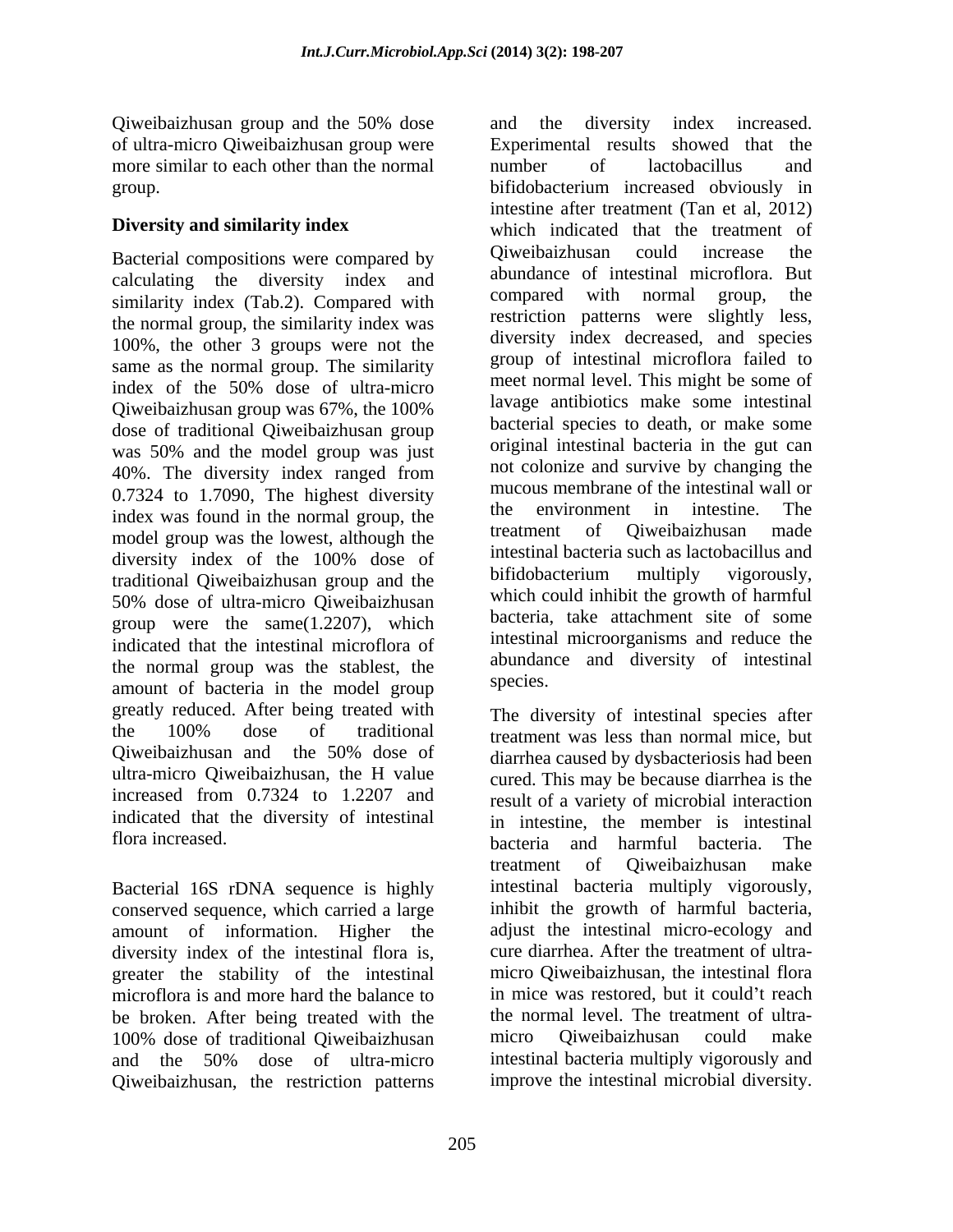

**Fig.5** Phylogenetic tree derived from ARDRA patterns using UPGMA method

1: the normal group;2: the model group; 3: the 100% dose of traditional Qiweibaizhusan group; 4: the 100% dose of ultra-micro Qiweibaizhusan group

| group                        | <b>Diversity</b> | Similarity $Cs(\%)$ |
|------------------------------|------------------|---------------------|
|                              |                  |                     |
| the normal group             | 1.7090           | 100                 |
| the model group              | 0.7324           | $\sqrt{2}$          |
| the 100% dose of traditional | 1.2207           | $50 -$<br>JV.       |
| Qiweibaizhusan group         |                  |                     |
| the 50% dose of ultra-micro  | 1.2207           |                     |
| Qiweibaizhusan group         |                  |                     |

**Table.2** Diversity (H) and Similarity (Cs) of fecal samples in each group

It was possible that microbes represented by missing bands have no direct Press, 55. correlation with diarrhea, microbes represented by those more than model **Peterson D.A.** And Gordon J.I. 2005. group bands are related to diarrhea. Host-bacterialmutualism in the human<br>Diarrhea is cured by adjusting the species intestine. Science 307, 1915–1920. but the specific species has to sequencing Metabolism of ginsenoside Re by

the National Natural Science Foundation

J.G. 2008. Short protocols in molecular

biology Fifth edition. Beijing: Science Press, 55.

- Backhed F., Ley R.E., Sonnenburg J.L., Peterson D.A. And Gordon J.I. 2005. Host-bacterialmutualism in the human intestine. Science 307, 1915–1920.
- and quantity of bacteria related to diarrhea, Bae E.A., Shin J.E. and Kim D.H. 2005. in further analysis. human intestinal microflora and its **Acknowledgement** estrogenic effect. Biol Pharm Bull 28,<br>1903-1908. Metabolism of ginsenoside Re by estrogenic effect. Biol Pharm Bull 28, 1903-1908.
- We are grateful to the financial support of  $\frac{\text{Sonduced}}{2000}$ . Characterization and of China (81173214).<br>
from freshwater fishes. Food González C.J., Encinas J.P., Otero A. 2000. Characterization and identification of lactic acid bacteria from freshwater fishes. Food Microbiology 17, 383-391.
- **References** Hattori M. and Taylor D.T. 2009. The Ausubel F.M., Kingston R.E., Seidman Human Intestinal Microbiome: A New Frontier of HumanBiology. DNA Reseacrch 16, 1-12.